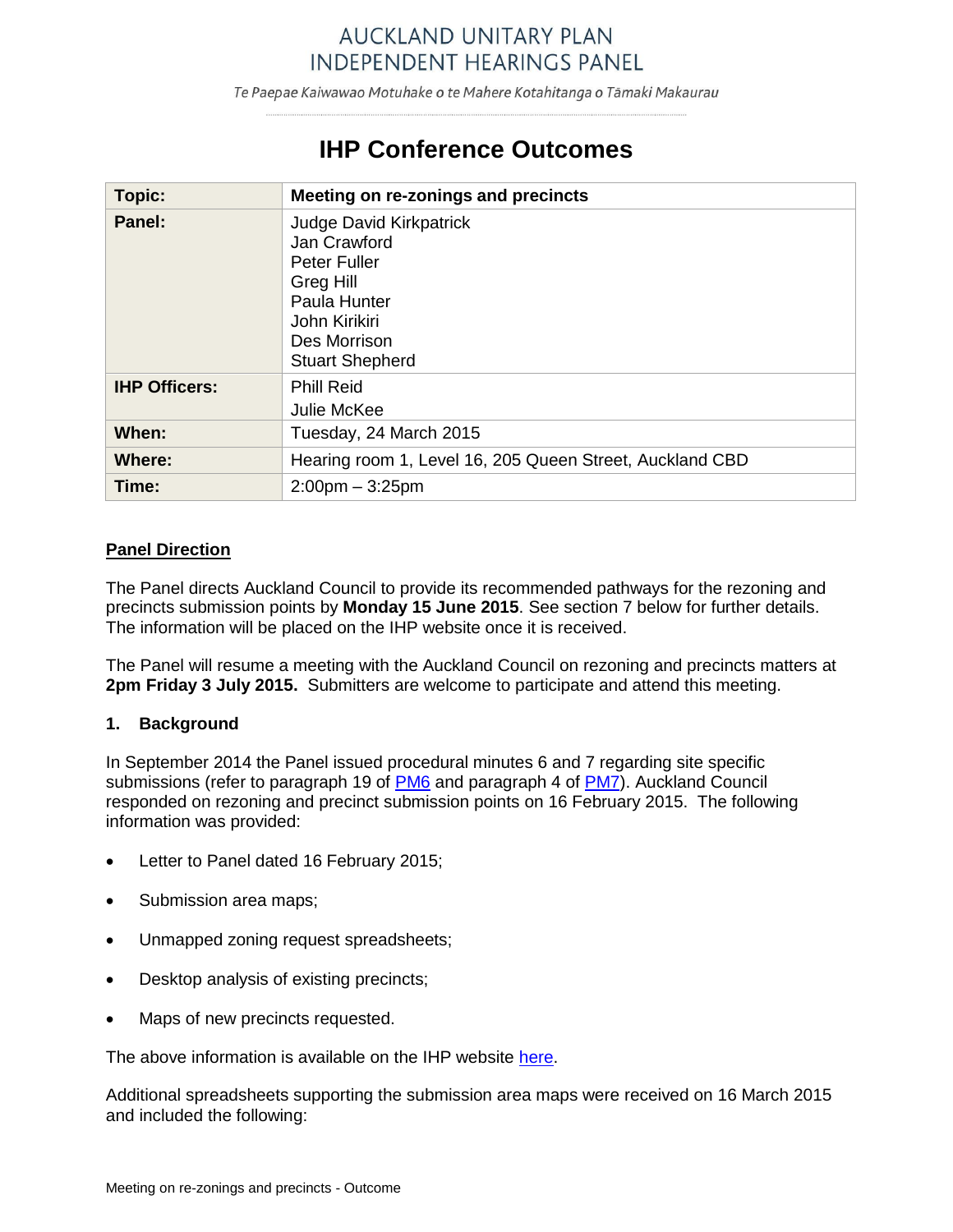- a) Desktop analysis of rezoning requests by spreadsheets;
- b) Updated maps incorporating corrections to rezoning submissions;
- c) Updated unmapped zoning requests spreadsheet;
- d) A desktop analysis of requests for new precincts;
- e) New map showing geographical location of all new precinct requests (and also showing those where a rezoning submission has been made) and existing precincts with submissions.

# **2. Purpose of the meeting**

This meeting was to discuss a way forward with Auckland Council in relation to the rezoning and precincts submission points. This was not a prehearing or a meeting for these submission points.

Auckland Council provided a large amount of information however a way forward is still uncertain and further analysis is required. The Panel appreciates the work that the Council has done to date. The Panel invited the Council to comment on its process from here, share any recurring themes and locations that could go to hearings earlier in the process and any other concerns it may have.

# **3. Auckland Council's presentation**

Melinda Dickey represented council at the meeting and gave a summary and key findings of the information provided to the Panel to-date. Council also provided suggested ways forward, identified thematic groups of submissions points that could proceed now i.e. ahead of completion of the hearings for zone provisions, and the further work that is required to schedule the timetable for the rezoning and precincts topics.

The following provides a summary of Council's presentation at the meeting.

### Rezoning

There are a number of factors to take into account when determining or when setting a schedule:

- a) Completion of the capacity/supply/demand further economic experts conference which is presently in progress – due for report in mid July 2015;
- b) Completion of all hearings in relation to the rural, business and residential zones. It is not until those submissions against those zone provisions are heard that positions will be finalised in terms of zone objectives and policies and development controls.
- c) Completion of the survey work into the pre-1944 Demolition Overlay.
- d) Completion of hearings on the requests to change the RUB. These hearings could potentially occur in November/December 2015.

The Council noted that rezoning requests for the coastal, public open space and some special purpose zones could be heard in isolation from the hearings on rural, business and residential zones.

The council confirmed that approximately 21% of submission across all areas would benefit from direct discussion, 17% would benefit from mediation and 62% will require hearings time.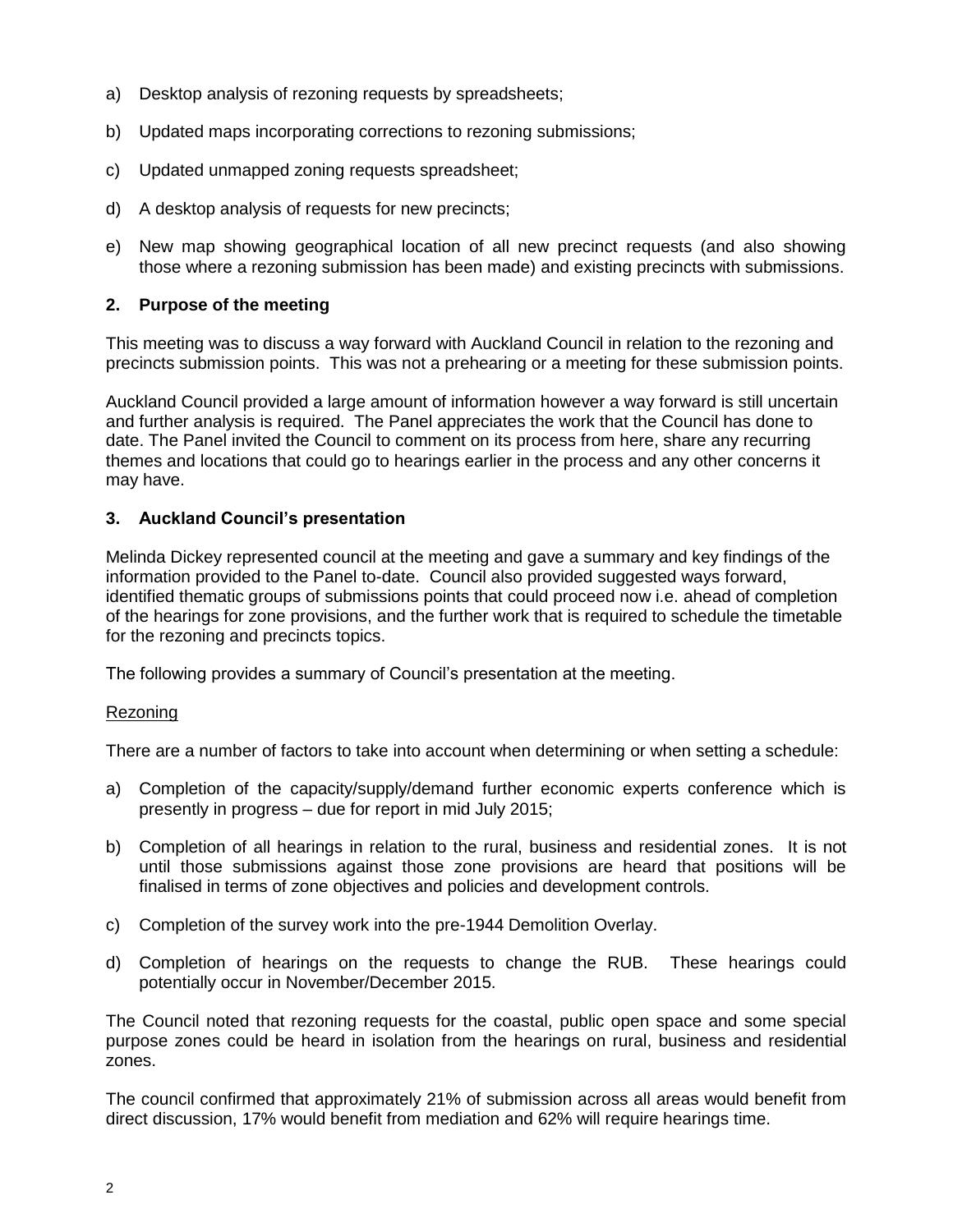# Existing Precincts

Council considered that in most cases rezoning submissions should be considered prior to the submissions relating to precincts for the following reasons:

- There is the potential for rezoning requests on land that is also the subject of a precinct. It will impact on the precinct provisions if the zoning of the site was to change;
- Precincts vary the underlying zone (and in some cases the Auckland wide and overlay provisions) being either more restrictive or enabling, so the zoning (and zone provisions) must be considered when resolving the provisions relating to a precinct.

There are a small number of precincts that could proceed in advance of the rezoning requests. Council confirmed that submissions on precincts will benefit from direct discussion, mediation and hearing.

### Themes – rezoning

Council has identified and mapped 84 submission areas and the submission points have been collated into spreadsheets. Further analysis will be required to identify key issues within each submission area and the complexity of those issues. At this point the Council has themed submission-points by up-zone, down-zone, retain, change of use, amend, or business change.

However some high level regional themes have been identified which could include coastal, public open spaces, RUB and rezoning, heavy industry and light industry, flooding, live zones and future urban zones, and site specific zones. The following groups could proceed (subject to further analysis by June 2015) to direct discussions, mediation and hearings ahead of the remaining rezoning submissions:

- Public open space zones
- Coastal zones
- Other special purpose zones

A thematic based approach cannot be applied to precinct submissions.

### Suggested ways forward

Council also suggested the following ways forward:

- Direct discussion with every major submitter to clarify their submission points.
- Errors in the rezoning submission points could be dealt with on the papers e.g. 50% of the open space rezoning submission points are errors and can be directly reported.
- Direct discussion with submitters to resolve matters outside the hearings process.
- Rezoning and related precincts submission points could proceed together. Note there are a total of 68 existing precincts that have rezoning submission points. Refreshed data on new precincts with the rezoning submission points will be provided by 15 June 2015.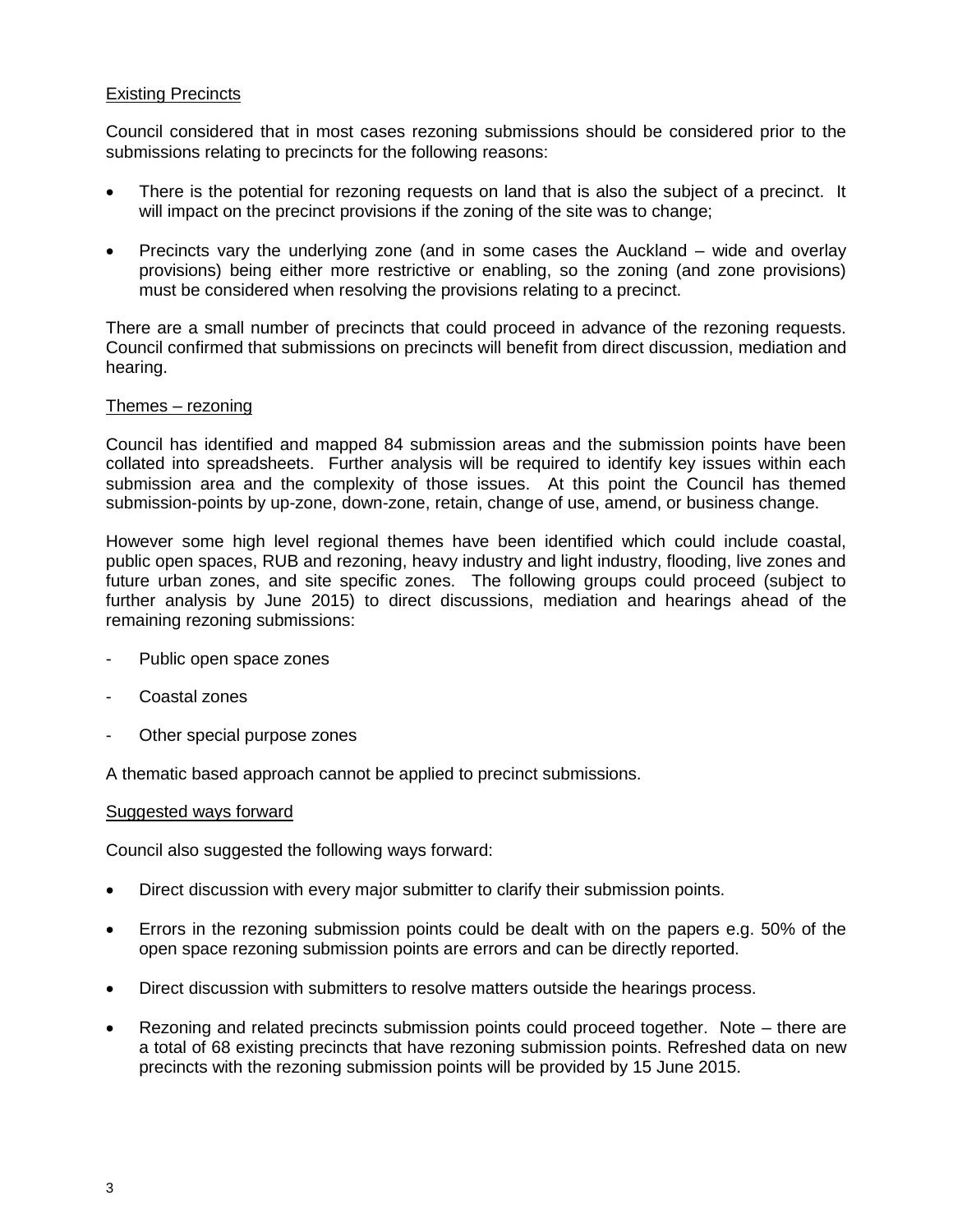# Other relevant matters

- Hearings for rezoning and precincts matters cannot occur until the hearing proceedings for the zone provisions and the relevant overlays are completed.
- Site specific submission points on the RUB to be heard after the completion of the zone provisions.
- Approximately 40% of the rezoning submissions by major submitters have not provided sufficient information in their original submissions.
- The analysis completed to-date has yet to consider further submitters to rezoning and precinct submission points.

# **4. Panel's response**

At the meeting, the chairperson provided the following response to Council's presentation:

- For submission points with a lack of information it may be best to address these as future plan changes. Solid evidence will be required to process submissions seeking changes to zones. Sufficient time will need to be provided to owners of adjacent properties if they are affected.
- The Panel encourages offline discussions and where there are agreements between council and parties, the Panel would accept these agreements as evidence provided that it does not relate to other affected land owners or environmental matters.
- Direction to attend direct discussion if there submitters are reluctant to engage the Panel can use its power to direct submitters to attend.
- Council asked in its analysis to take account of issues that impact only on a small area only and to consider consolidation of overlapping layers.

# **5. Presentation from other parties**

The following parties spoke at the meeting. A summary of their comments / questions are provided below.

### Housing New Zealand represented by Dr Claire Kirman

HNZ submitted on the properties of its entire portfolio which equates to approximately 9000 submission points. The submission requested rezoning and changes in zoning for properties and sites. Dr Kirman confirmed that each point could involve more than one property. There are over 90 further submitters that have submitted on the whole of the HNZ submission. HNZ requested to have a prehearing meeting with these further submitters to clarify their further submissions. The Panel advised that mediator Alan Watson has been working with these 90 further submitters to determine whether these submissions can become more focused. This work is due for completion in late April and will be communicated to HNZ.

## OI New Zealand and Downer representative

Representative clarified that the rezoning submission process is different to the air quality and zoning issues workshop which is held as part of the hearings topic 035 Air Quality.